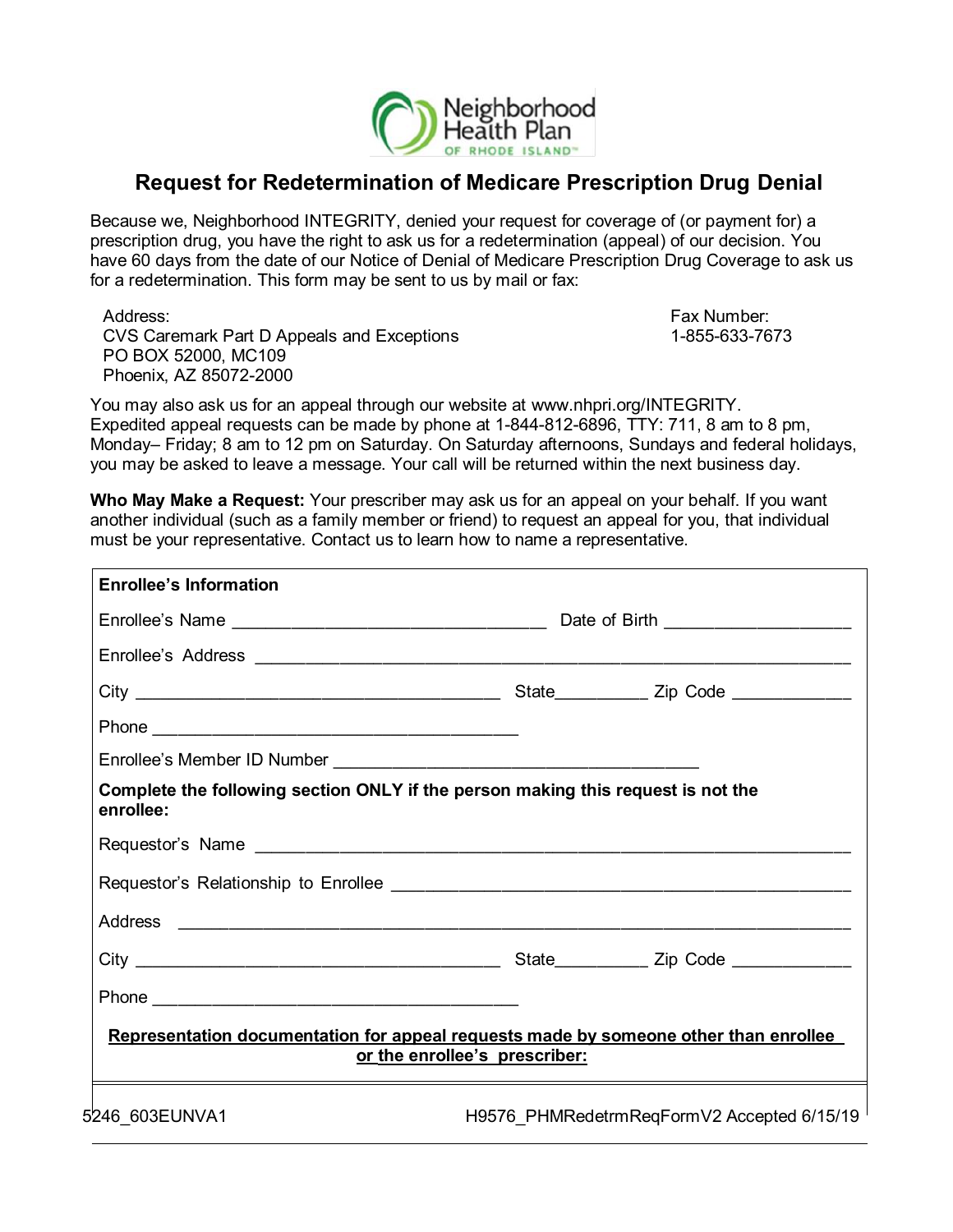| Attach documentation showing the authority to represent the enrollee (a completed<br>Authoriz ation of Representation Form CMS-1696 or a written equivalent) if it was not<br>submitted at the coverage determination level. For more information on appointing a<br>representative, contact your plan or 1-800-Medicare, 24 hours a day, 7 days a week. TTY<br>users call: 1-877-486-2048 |  |  |  |
|--------------------------------------------------------------------------------------------------------------------------------------------------------------------------------------------------------------------------------------------------------------------------------------------------------------------------------------------------------------------------------------------|--|--|--|
| Prescription drug you are requesting:                                                                                                                                                                                                                                                                                                                                                      |  |  |  |
| Name of Drug: example and the state of Drug Strength/quantity/dose:                                                                                                                                                                                                                                                                                                                        |  |  |  |
| $\Box Y$ es<br>$\Box$ No<br>Have you purchased the drug pending appeal?                                                                                                                                                                                                                                                                                                                    |  |  |  |
| If "Yes": Date purchased: $\blacksquare$ Amount paid: $\zeta$ (attach copy of receipt)                                                                                                                                                                                                                                                                                                     |  |  |  |
| Name and telephone number of pharmacy:                                                                                                                                                                                                                                                                                                                                                     |  |  |  |

| <b>Prescriber's Information</b> |                                           |
|---------------------------------|-------------------------------------------|
|                                 |                                           |
|                                 |                                           |
|                                 | State_____________ Zip Code _____________ |
|                                 |                                           |
|                                 |                                           |

## **Important Note: Expedited Decisions**

If you or your prescriber believe that waiting 7 days for a standard decision could seriously harm your life, health, or ability to regain maximum function, you can ask for an expedited (fast) decision. If your prescriber indicates that waiting 7 days could seriously harm your health, we will automatically give you a decision within 72 hours. If you do not obtain your prescriber's support for an expedited appeal, we will decide if your case requires a fast decision. You cannot request an expedited appeal if you are asking us to pay you back for a drug you already received.

## ☐**CHECK THIS BOX IF YOU BELIEVE YOU NEED A DECISION WITHIN 72 HOURS. (if you have a supporting statement from your prescriber, attach it to this request).**

**Please explain your reasons for appealing.** Attach additional pages, if necessary. Attach any additional information you believe may help your case, such as a statement from your prescriber and relevant medical records. You may want to refer to the explanation we provided in the Notice of Denial of Medicare Prescription Drug Coverage and have your prescriber address the Plan's coverage criteria, if available, as stated in the Plan's denial letter or in other Plan documents. Input from your prescriber will be needed to explain why you cannot meet the Plan's coverage criteria and/or why the drugs required by the Plan are not medically appropriate for you.